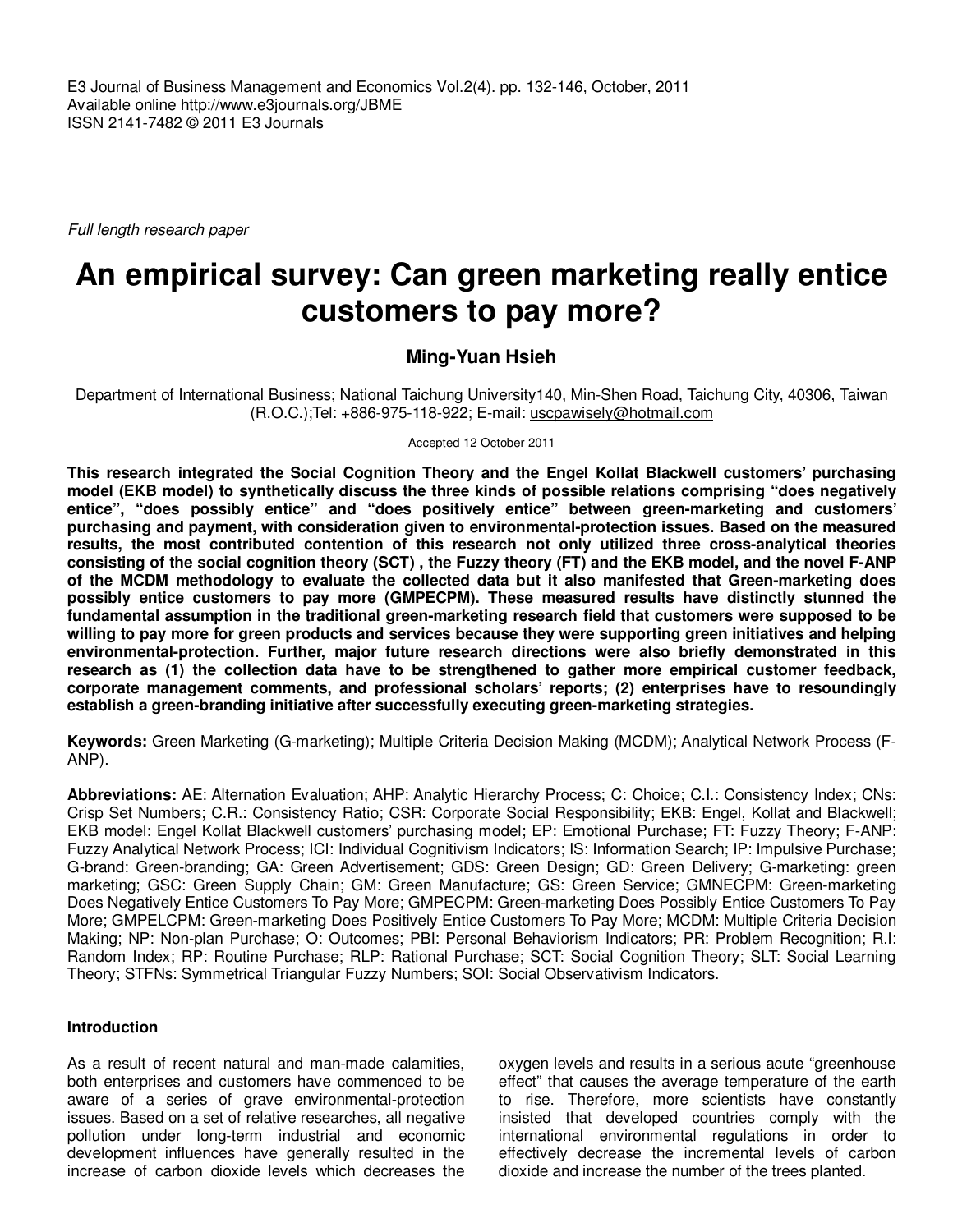Due to the heightened awareness of protecting the natural environment, customers are increasingly considering boycotting high-polluting products and services. In the past, enterprises tended to pursue the goal of maximizing corporate profits with little consideration to environmental concerns (Charter and Polonsky, 1999). However, the innovative green idea was gradually included in the most critical goals of marketing that minimized the damage level to the natural environment, decreased the negative impact of human pollution and created ecological benefits for the entire world (Fisk, 1974). Polonsky (1994) expressed that manufacturers as well as service firms have recently shifted their manufacturing production, service and advertising to address customers' needs for better environmentally safe products and services (Coddington, 1993). For this reason, there are a series of environmental protection issues to be discussed and researched that covers the green supply chain, the green manufacturing and the green marketing ("G-marketing") (Fuller, 1999; Lee, 2008) in order to minimize the discharge of carbon dioxide in each operational business process. As highlighted in the book, "Green Marketing: Opportunity for Innovation" (Ottman, 1992), customers know that the less use of plastic and paper is good for the environment but usually have no idea about the product's manufacture procedures, delivery processes and advertisement approaches which can also potentially have a negative impact on the environment. Otherwise, based on the corporate marketing development, enterprises have started to move forward into the Marketing 3.0 value-oriented period (holistic marketing) from the Marketing 2.0 (social marketing). This indicates that customers have evolved into green consumers and enterprises have developed into green marketers or green manufacturers. Hence, enterprises have to create the core green value in their products and brands with balancing price and cost considerations.

In terms of identifying the development of customers' purchasing behaviors from a price consideration perspective, customers always have the definitive power and the right to decide how much to pay for the products they desire. Specifically, Polonsky (2002) broadly defined G-marketing as "all activities designed to generate and facilitate any exchanges intended to satisfy human needs or wants, such that the satisfaction of these needs and wants occurs, with minimal detrimental impact on the natural environment" (Polonsky, 1994) in Marketing 2.0 (social marketing). Continuously, the appearance and population of the Corporate Social Responsibility ("CSR"), Kotler (2002) actively integrated the environmental and social issues into the marketing research field based on a contiguity of his accurate opinions in the concept of marketing 2.0 (social marketing) for developing the Market 3.0 (holistic marketing) because people naturally and gradually commence to emphasize on a series of the themes for

discussion including healthcare, social safety, ecology, community etc (Henion and Kinnear, 1976).

In fact, there are several myths surrounding environmental-protection among customers. First, most customers are aware of the importance of protecting the environment but they still usually talk about their concern for the natural environment without taking actions. Secondly, customers tend to pursue the newest, fastest delivery and/or lowest price products and services that are often produced by enterprises using the lowest cost methods with high pollution in manufacturing, delivery and advertisements (Ottman, 1995).

Consequently, numerous researches have appeared to balance the compared interrelationship between the environment-protection and marketing profits. Most of these research results have distinctly indicated two conclusions comprising: (1) the majority of customers not only agree with the importance of environmentalprotection but also respect the environmental-protection regulations; (2) environmentalists have advocated that most customers are definitely supposed to utilize their purchasing power to force enterprises to respect the environmental-protection regulations because customers' purchasing clout is definitely a positive influence to force enterprises to execute any kind of marketing strategy and business activity that will satisfy customers' demands and desires. Therefore, customers and enterprises are supposed to collaborate in the environmental-protection activities in order to create the lowest global pollution levels. However, the actual consequences have been that most enterprises do pollute the environment partly because majority of general customers are not certainly willing to pay more for green products. Hence, going back to the traditional assumption (Menon, 1997; Ottman, 2003; Peattie and Crane, 2005; Miller, 2008) in green marketing, the decisive question, "Can Green Marketing Really Entice Customers to Pay More?" has to be thoroughly discussed first for the research gap in the traditional researches in the green-marketing. Therefore, in order to find the answer, this research cross-employed the Engel, Kollat and Blackwell ("EKB") customers' purchasing model pioneered from the research of Engel, Kollat and Blackwell (1993) in consumer behavior field and the Social Cognition Theory ("SCT") explored from the research of Miller and Dollard (1941) in social integration field, to identify the correlations among individual cognition, personal behavior and social observation in a series of the relative customers' purchasing actions as expressed in Figure 1.

In order to further investigate and analyze the correlations in the customers' purchasing action processes, three customers' relationships comprising individual cognitivism, personal behaviorism and social observativism, have to be comprehensively discussed and evaluated. Hence, in order to avert the linguistic vagueness of the survey data, this research applied the Fuzzy Analytical Network Process ("F-ANP") approach of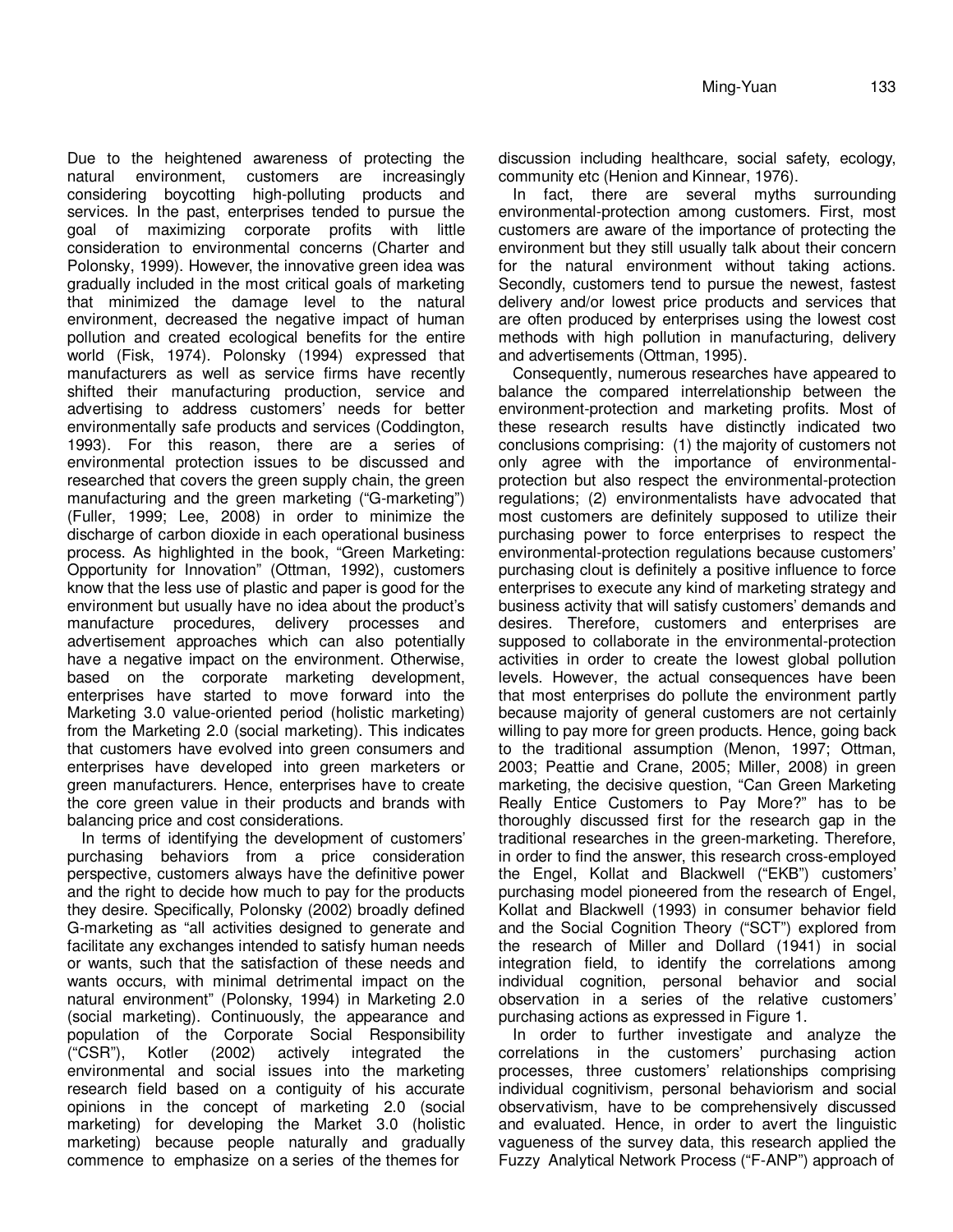

**Figure 1:** Connection between the motivations

the Multiple Criteria Decision Making ("MCDM") methodology for the statistical measurement, because the characteristic of the F-ANP could be applied to crossanalyze the questionnaire data through the four assessable hierarchical assess-relation which consisted of attitudes, criteria, sub-criteria and potential candidate schemes (Glorieux-Boutonnat, 2004). Consequently, the cross-analytical processes of the research design framework were to develop the four principal steps which comprised (1) identify the research target and motive in order to define the clear research questions;(2) employ the SCT theory and fuzzy theory;(3) utilize F-ANP approaches to cross-analyze empirical survey data; and (4) integrate overall analyses in order to inductively make conclusions and recommendations (Yang et al., 2005).

### **Related Literature Review**

After reviewing the relative literatures in the green marketing field, there are a few studies that empirically probed, in qualitative research, the interrelationships among the customers' purchasing cognitions, cutomers' purchasing behaviors, and external environment influences through the synthetic application of the MCDM methodology. For this reason, this research considered the three main perspectives which comprised the customers' desire (individual cognitivism), customers' purchasing (personal behaviorism) and external green influence (social observativism) by employing the main social cognitive theory and the F-ANP approach of the MCDM methodology. Specifically, in order to distinctly approach the linguistic experts' comment and to comparatively emend evaluated scores, this research employs a five-level quantified figures of evaluation scale between languages of interviewees of pair wise in assessment of four relations (attitudes, criteria, subcriteria and selected candidates) to effectively and efficiently cross-evaluate the three types of possibilities of G-marketing (selected schemes): (1) Green-marketing does negatively entice customers to pay more ("GMNECPM"); (2) Green-marketing does possibly entice customers to pay more ("GMPECPM"); and (3) Greenmarketing does positively entice customers to pay more ("GMPELCPM"). Hence, this research will assist in identifying and selecting the most profitable tendency of G-marketing for enterprises.

#### **Theoretical Literatures**

Numerous researches have struggled to discover the relationship between academic theories and empirical behaviors in the customer purchasing field because the customers' purchasing is the final consequence beyond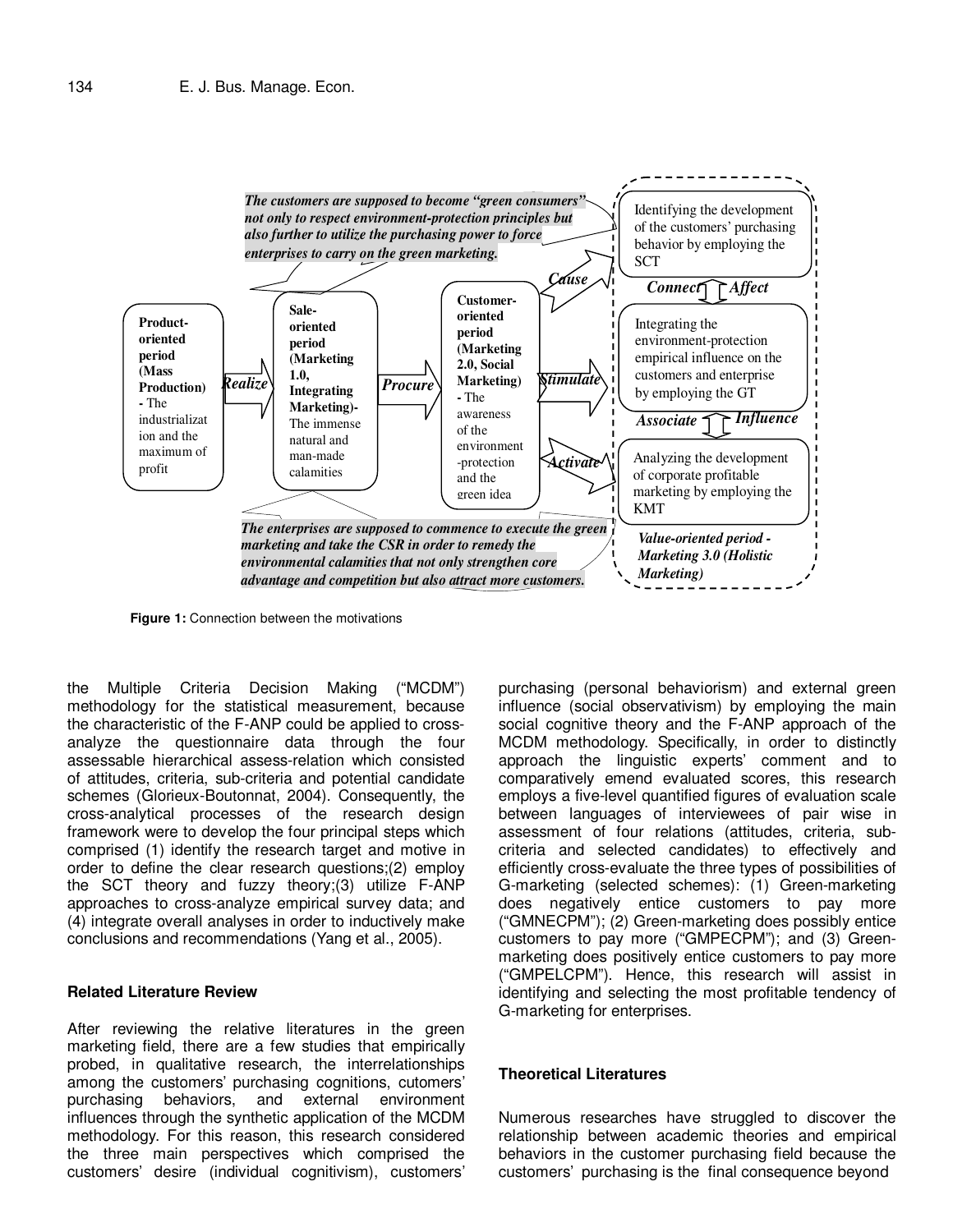a series of complicated decision-making processes through internal experience and assessment and external information searching and social influence. Subsequently, the core elements in customers' purchasing behaviors can generally be classified into three core evaluated perspectives comprising individual level, microenvironment, and macroenvironment (Schiffman and Kanuk, 1983).

Therefore, in terms of the analytical model for customers' purchasing process, Nicosia (1966) created the Nicosia model to simulate the customers' purchasing decision-making process through the use of the principal assessable elements comprising the following:

- 1. Internalized Process: customers commenced to construct the impression and attitudes for products after customers internalized various corporate marketing information.
- 2. Evaluated Process: customers start to have the purchasing motivation after completed the internalized information process.
- 3. Decisive Process: customers purchase products depended on the analytical results of evaluated process.
- 4. Feedback Process: customers gradually establish the complicated product or corporate impression in their mind in order to provide the relative experiences during re-purchasing.

Furthermore, Howard and Sheth (1969) pioneered the Howard-Sheth model through distinctly assessable factors comprising (1) imputed factors (or stimulated factors), (2) externally influenced factors, (3) internal factors and (4) outputted factors (responding factors). Kotler (1998) creatively argued that customers' purchasing process was a kind of block-decision box because majority of customers have always internalized the outside stimulations comprehended from corporate marketing effects (ex. promotion) and environmental (social) influences (ex. culture difference). After internalization, the customers will make a suitable purchasing decision that includes price and quantity decisions. Hence, enterprises are supposed to devote to analyzing the core factors of the customers' blockdecision box in order to make the most profitable marketing strategy.

To recognize the decision-making process of the customers purchasing, Engel, Kollat and Blackwell (1984) completely and systematically created the Engel Kollat Blackwell customers' purchasing model ("EKB model") to explain customers' decision-making structure in their purchasing behaviors. There were five essential keypoints in the model comprising the following:

- 1. Information Input: customers are stimulated by the external information from the markets (ex: mass media) or enterprises (ex: corporate marketing campaigns).
- 2. Information Processing: customers' responses regarding the imputed information and these

responses consisted of attention, comprehension, acceptance/yielding and retention.

- 3. Decision Process: a series of customers' decision-making consideration comprehended problem recognition, information search, alternative evaluation, choice, and outcomes.
- 4. Decision Process Variables: the influenced variables in the decision process such as purchasing motivation, assessable criteria, lifestyle, routine-behavior, individual attitude and so on.
- 5. External Influences: a series of external impacted factors included family values, environmental effects, culture regulations, social sympathy and unpredictable conduct.

Furthermore, in order to probe the EKB model, the five core sessions of the Decision Process in the EKB model were discussed: (a) Problem Recognition: this was the first step in the decision process because the problem was produced from the difference between their demands and inputted information or when externally unpredicted stimulation appeared; (b) Information Search: the customers were going to look for the relative solutions in their existing experiences or seek the effective and useful information from external circumstance in order to solve the recognized problem; (c) Alternative Evaluation: the customers have executed various evaluations among each assessable criteria resulting from the obtained information and solution; (d) Choice: the customers were going to make the most beneficial choice after alternative evaluation and (f) Outcomes: there were two kinds of conducted consequences from the customers feeling. One will be satisfaction the other will be dissatisfaction.

The satisfied consequence is going to stimulate the customers to purchase again and on the contrary, nonsatisfied consequence is going to force the customers reexecute the Decision Process from the step - (b) Information Search. Engel, Kollat and Blackwell (1993) comprehensively defined the principal customers' purchasing behaviors as consisting of (1) Emotional Purchase: it is the unpredicted purchasing behavior depending on the customers' emotion, (2) Impulsive Purchase: it is the unforeseen purchasing behavior resulting from the external marketing stimulation, (3) Routine Purchase: it is the purchasing of articles for daily use, (4) Rational Purchase: it is the regular purchasing for customers' life, and (5) Non-planned Purchase: it is the unconscious purchasing in customers' free time. Subsequently, the EKB model is demonstrated in Figure 2.

In terms of deeply and comprehensively expounding the three core components of a series of customers' purchasing, this research cross-employed the SCT and EKB purchasing model in order not only to intensively discuss the correlations between customers' purchasing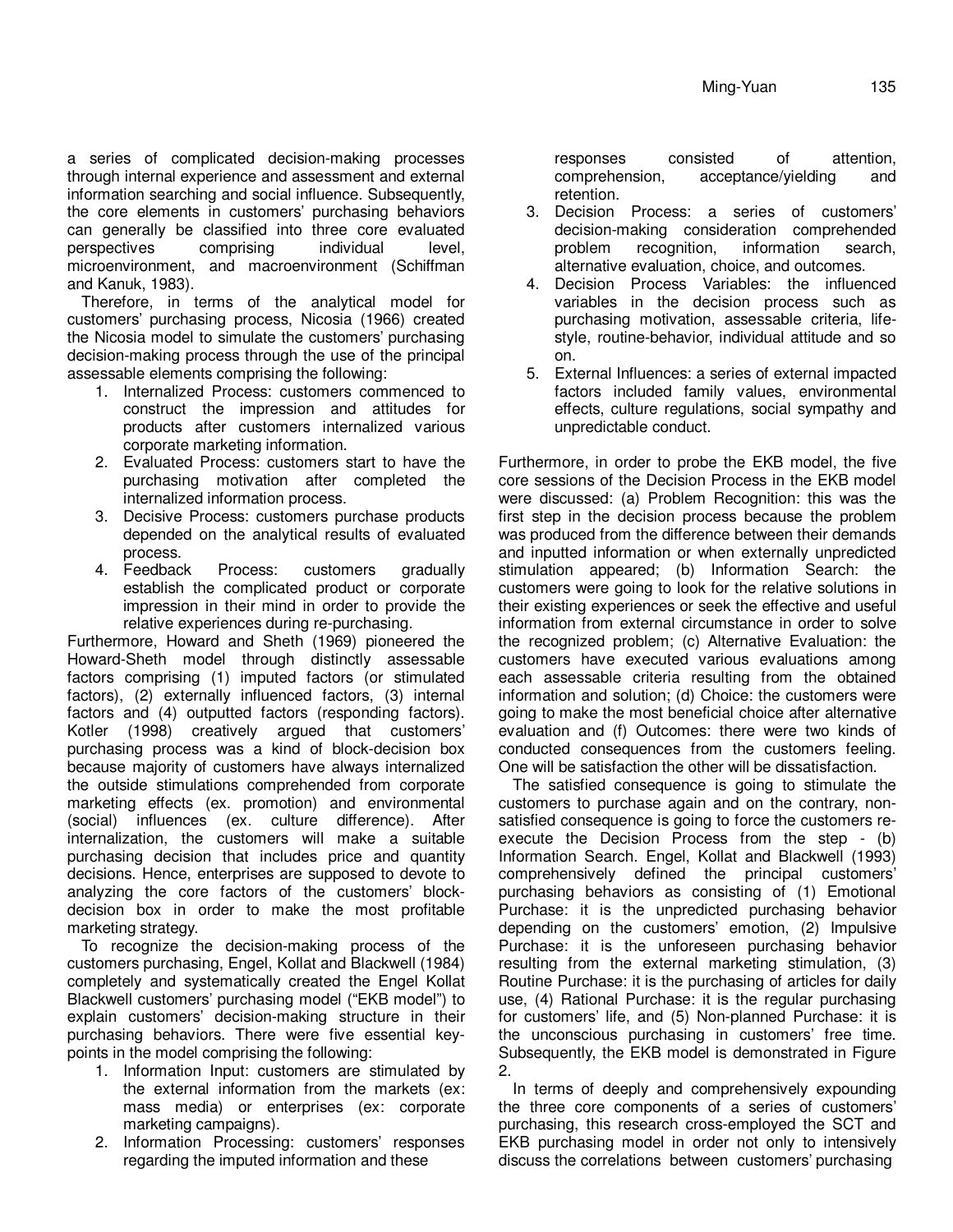

**Figure 2:** Engel, Kollat & Blackwell (EKB) model (Source: Engel, Blackwell and Miniard, 1993)

cognition and customers' purchasing behavior but also to extensively consider the impact of social relationship on the customers in this complicatedly contemporary society. Therefore, the SCT has gradually been the most innovative theory to deeply analyze the relative issues in the social research field. For the sake of the original concept of the SCT, Miller and Dollard (1941) creatively delivered the inventing model of the Social Learning Theory ("SLT") that is the most momentous and fundamentally social theory through the observation of various individual behaviors in society and the collection of the relative social literatures for a long time in order to deeply observe the development of human behaviors (Bandura, 1988). Moreover, Bandura (1989) subsequently integrated the relative concept of behaviorism and observativism into the SLT in order to develop the SCT and then, the SCT has been employed in various managerial science fields including education, healthcare management, medicine management, diagnosis management, human resource management and so on because the characteristics of the SCT is able to cross-analyze the dependent and independent relationships among individual cognitivism, behaviorism and environmental observativism to discuss the related humanity issues or situations (Bussey and Bandura, 1999).

Further, Kotler (2006) also integrated a continuity of marketing concepts to form the latest marketing viewpoint, holistic marketing, which organizes internal marketing, integrating marketing, relation marketing, and social responsibility marketing, in his 12 edited version of the book, "Marketing Management: Analysis, Planning, Implementation and Control". Holistic Marketing is able to connect each corporate stakeholder (e.g., management, marketing department, other departments, suppliers, customers and so on) through the application of the complete marketing principles and effective inner communication. Further, integrating marketing is to combine the traditional marketing activities including product, price, service and communication into the effectively modern marketing activities in order to achieve effective communication. The relationship marketing is, then, to establish the highest satisfaction and long-term relationship with stakeholders who are employees, management, shareholders, customers, suppliers and distributors. Subsequently, the social responsibility marketing is to construct long-term beneficial marketing strategy for the enterprises to benefit the society through valid methods in four main scopes including ethical improvement, regulations and laws, commerce environment and the entire society.

Furthermore, taking into consideration from an environmental perspective, the complete concept of Gmarketing was clearly delivered and defined in the published Brundtland Report, "Sustainable Development Is Development That Meets The Needs of the Present Without Compromising The Ability of Future Generations to Meet Their Own Needs."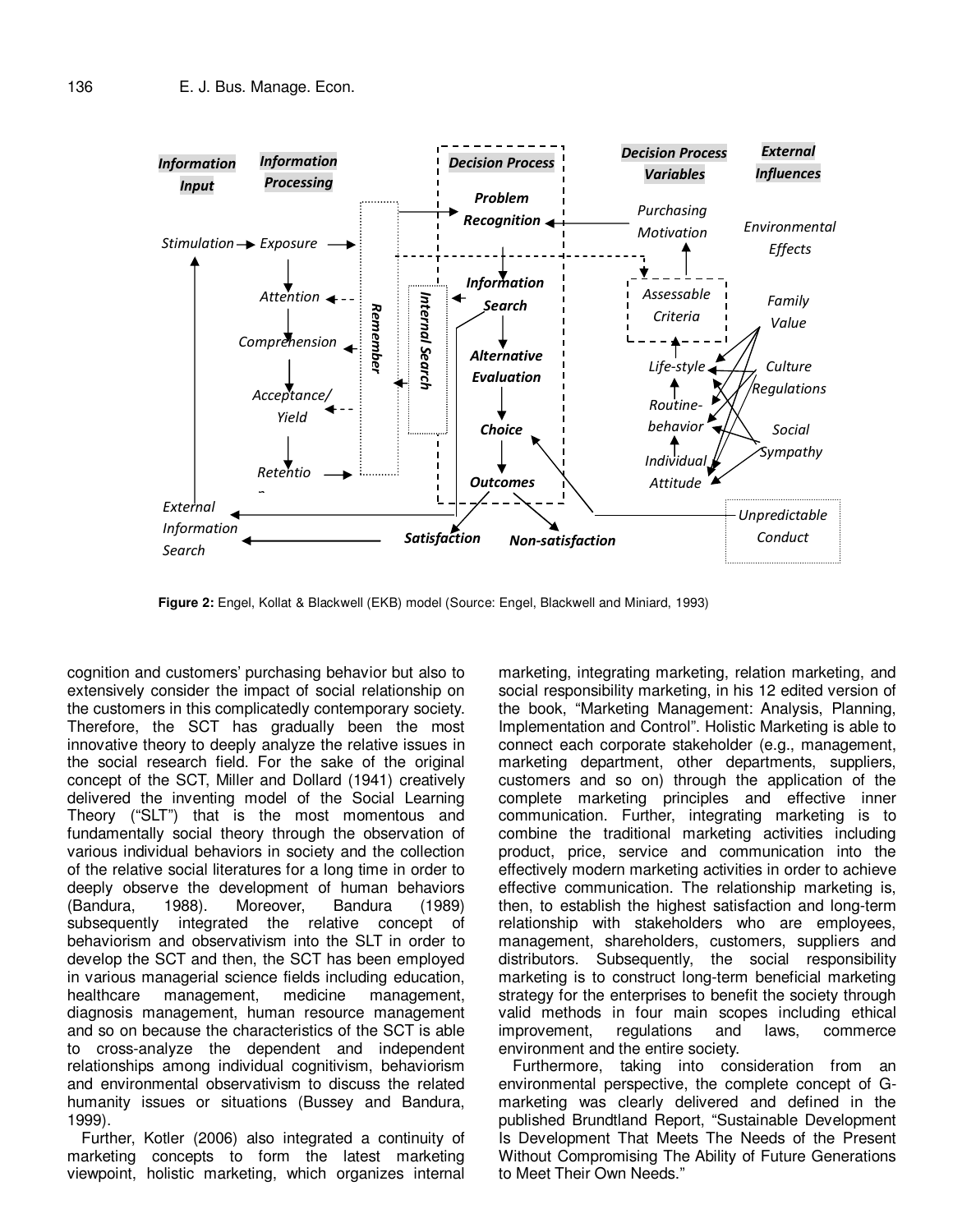http://en.wikipedia.org/wiki/Sustainability at the international conference of the World Commission on the topic of sustainable development and environment.

#### **Methodological Literatures**

In terms of the in-depth discussion of the innovative methodology consisting of the Satty's F-ANP approach, the MCDM methodology is used in this study. Therefore,

in terms of initial concept of the F-ANP, Saaty (1986) who was a professor at the University of Pittsburgh originally invented the AHP to address the more complicated and uncertain research questions through the analyses of expertise questionnaires because the original decision hypothesis principle (variable) of the AHP can define the "independence" among each assessable relationships. Therefore, the AHP is not only considered for its fundamental theory by some experts, such as scholars and decisive leaders but it also discusses the relationships (independence) of the research questions among each variable in the four basic hierarchies but it is also utilized to analyze the vertical cause-and-effect problems by hierarchical analysis among each relationship (attitudes, criteria, sub-criteria and candidates) by means of measuring the pair wise comparison matrix of the weighted assessable relationship. However, in order to solve more complicated issues with the vertically and horizontally "dependent correlations" among each assessable relationship and factor, Saaty (1998) further delivered the ANP to improve the AHP.

Subsequently, the ANP includes positive reciprocal matrix and super matrix in order to pierce out this limited hypothesis in order to carry on more complex hierarchical analysis by collecting expert's opinion through the Delphi method and brainstorm approach under the comprehensive, limited-resource and difficult-decision environment. According to the above reason, the ANP was created to deal with more complicated research problems and, based on the characteristics of the ANP, it can be utilized to deal with over twelve kinds of assessable research fields such as setting priority, generating a set of alternatives, choosing a best policy alternative, determining requirements, allocating resources, predicting outcomes, risk assessment, measuring performance, system design, ensuring system stability, optimization, planning, and conflict resolution.

In particular, Saaty (2005) addresses that the major difference between the AHP and the ANP is that the AHP is not able to directly evaluate each assessable criteria by hierarchical relations but that, on the contrary, ANP can be utilized to dispose of direct interdependence relationships and inter-influence between each criteria and criteria at the same or different levels by conducting the "supermatrix" (Saaty, 2006). For the sake of the evaluated model of the ANP, thus, "once the pair wise comparison is conducted and completed, the local priority

vector w (eigenvector) is computed as the unique solution" (Saaty, 2006) and the w is represented as priority vector w (relative weights). Additionally, Saaty (2006) invented the two-stage algorithm to induce that, in each pair wise comparison matrix, the consistency of compared factors will match transitivity in order to fulfill the representativeness of the collected expert's opinions. The Consistency Index ("C.I.") was utilized to calculate each assessable criterion in the pair wise comparison matrix and the further, the Consistency Ratio ("C.R.") is utilized to estimate with the C.I. and the Random Index ("R.I") for confirming the correction of the evaluated model. The measured formula of the C.I. and the C.R. are expressed in the equation (1):

$$
C.R. = \frac{C.I.}{R.I.}
$$
  
\n
$$
C.I. = \frac{\lambda_{\text{max}} - n}{n - 1}
$$
\n(1)

where the C.R. and C.I. evaluated numbers are imperiously smaller than 0.1.

However, in order to reduce the linguistic vagueness of the questionnaires so as to clearly reflect the factual meaning of the interviewees' responses during the survey process, Zadeh (1965) firstly created the fuzzy set and memberships of meaning to measure the Crisp Set Numbers ("CNs") as well as the Symmetrical Triangular Fuzzy Numbers ("STFNs") through the application of the t trigonometric function to clarify the equivocal uncertainty of the entire questionnaire collection because interviewees generally are limited in the choice-scale format of survey questionnaires. Subsequently, in the analytically hierarchical relations in the last level, each potential selected candidate has to match each assessable sub-criterion matched in each evaluated criterion through pair wise compared criteria of each subcriteria through the calculation in equation (2). Moreover, each expert has to provide the weights  $(W_1, W_2, ..., W_n)$  of each attitudes, criteria, and sub-criteria based on their opinions (Zadeh, 1968). In order to quantify the analysis, the measurement of total fuzzy assessable numbers of the two-triangles, de-fuzzy is calculated as shown in equation (2).

Total fuzzy assessable numbers  $=$ *n n i i W* = ∏ (2)

To effectively measure the quantitative defuzzifictionmeasurement of the STENs for avoiding the linguistic vagueness resulted from the limitation of the choice-scale format, this research applied as well as adjusted the defuzzified measurement approach of Balli and Korukoglu (2009) as expressed in Figure 3 and equation 3.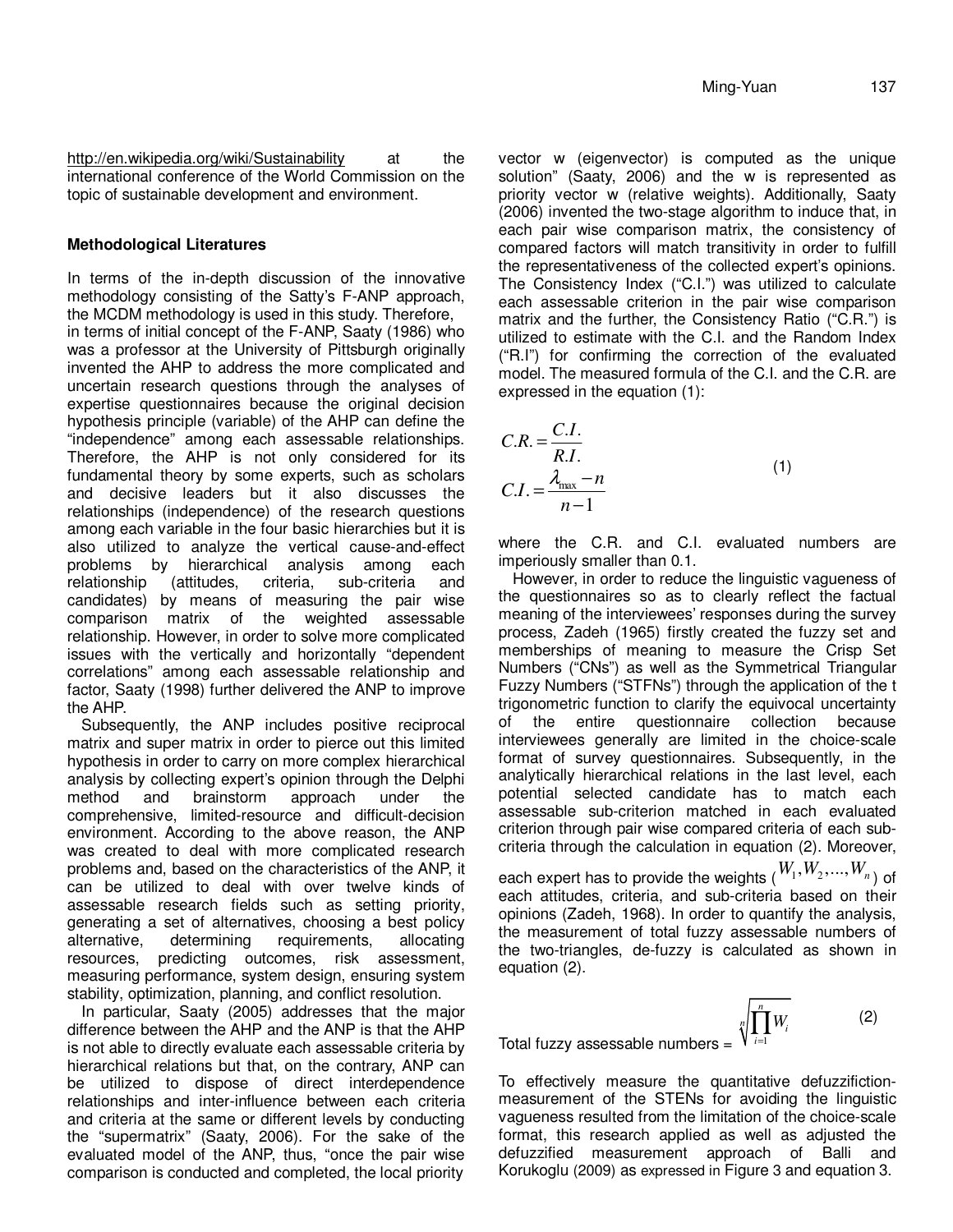

 $-1$   $j=1$ 

*i j*  $=1$  j=

**Figure 3:** Intersection between the two STENs (  $M_{_1}$  and  $M_{_2}$  )

where there are two the STFNs  $(M_1 = (l_1, m_1, h_1)$  and  $M_2 = (l_2, m_2, h_2)$  and the degree of possibility of  $M_1 = (l_1, m_1, h_1) \leq M_2 = (l_2, m_2, h_2)$  defined as:  $\sim$   $\sim$ 

$$
v(M_1 \le M_2) = \sup_{x \le y} [\min(u_{M_1}(x), u_{M_2}(y))]
$$
 and further,

was able to be expressed as:

$$
v(M_{1} \leq M_{2}) = hgt(M_{1} \cap M_{2}) = u_{M_{2}}(d)
$$
  
\nweight = 1, if  $m_{2} \geq m_{1}$   
\n= weight =  $(h_{2} - l_{1})/(h_{2} - l_{1}) + (m_{2} - m_{1}))$ , if  $h_{2} \leq l_{1}$   
\nweight =  $((l_{1} - h_{2})/((l_{1} - h_{2}) + (m_{2} - m_{1}))$ , otherwise (3)

s.t. (1) the value of fuzzy synthetic extent with reference to the  $\,i\,$  th object is expressed

$$
S_i = \sum_{j=1}^{m} M_{gi}^{j} \otimes \left[ \sum_{i=1}^{n} \sum_{j=1}^{m} M_{gi}^{j} \right]^{(-1)}
$$

$$
\sum^m M_{\mathit{g}j}^{\mathit{i}}
$$

, the

(2) in terms of calculation of the  $j=1$ performance of *m* extent analysis value

 of the fuzzy addition operation for a specific matrix as expressed as:

$$
\sum_{j=1}^{m} M_{gj}^{j} = \left(\sum_{j=1}^{m} l_j, \sum_{j=1}^{m} m_j, \sum_{j=1}^{m} h_j\right)
$$
  
(3) in order further to measure the value

 $(\sum \sum M_{\rm ej}^{\,j})^{(-1)}$ *n m*  $\sum \sum M^{~j}_{gj})^{(-}$ 

 $1 \quad j=1$ *i j*  $=1$   $j=$ , the performance of

of

$$
M_{gj}^{j}(j=1,2,...,m)_{\text{value}} \text{ as expressed as:}
$$
  

$$
\sum_{i=1}^{n} \sum_{j=1}^{m} M_{gj}^{j} = (\sum_{j=1}^{m} l_{j}, \sum_{j=1}^{m} m_{j}, \sum_{j=1}^{m} h_{j})
$$

 (4) the computation of the inverse vector  $(\sum \sum M_{\rm ej}^{\,j})^{(-1)}$  $\sum_{i=1}^{n}$   $\sum_{i=1}^{m}$  $\sum \sum^m M_{\textit{gj}}^{\textit{j}})^{(-)}$ 

can be expressed as:

$$
\left(\sum_{i=1}^{n}\sum_{j=1}^{m}M_{gi}^{j}\right)^{(-1)} = \left(1/\sum_{i=1}^{n}h_{j},1/\sum_{i=1}^{n}m_{j},1/\sum_{j=1}^{n}l_{j}\right)
$$

Consequently, after equation (3) completed, the comprehensive weights as measured:

Comprehensive weights 
$$
W_C
$$
  
= attitude weights  $W_{A*}$  criterion weights  $W_{C*}$  selection  
candidate weights  $W_{SC}$  (4)

Comprehensively reviewing and integrating the main SCT and the brief F-ANP measured approaches, not only revealed the relationships between each candidate as discussed, but also further best potential candidate is decided. Hence, the most critical contribution in this research is that the crisp set and fuzzy set are both considered and even measured based on employing the characteristics of the A-ANP approach of the MCDM methodology.

#### **Research Measure**

For the purpose of effectively evaluating integrity and uncertainty, the F-ANP approach was used by employing a collection of surveyed data from the opinions of customers and experts that was analyzed in order to achieve retrospective cross-sectional analysis of the relations among the enterprises from three estimated indicators consisting of customer care, marketing and environmental indicators. This chapter characterized the overall research design and research specification of analytical methodology as well as creates the comparison among each appraised criterion of the relationship for attitudes, criteria, sub-criteria and selected candidates.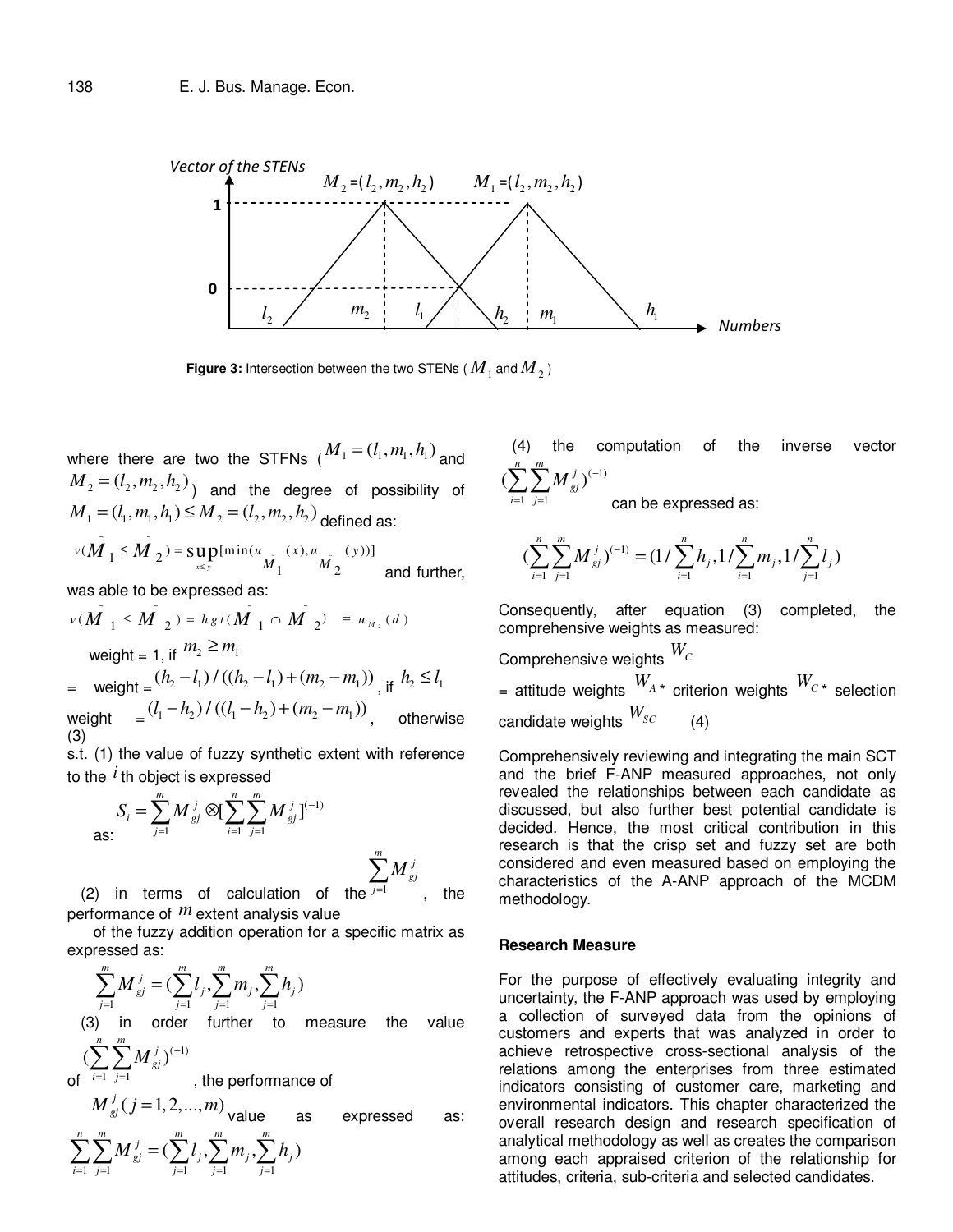## **Research Design Framework**

The overall related-impacted factors are categorized into three assessable attitudes which match the crossanalytical perspectives and then, these attitudes are going to be decomposed as the next two hierarchy relationships comprising criteria and sub-criteria for measuring the weights of the selected candidates (schemes). According to measured characteristics of the F-ANP, the fundamental framework of the research design regarding cross-analyzing the four hieratical relationships as described in Figure 4 (Hsieh et al., 2010).

In accordance with Figure 4, in terms of the comprehensive consideration of the overall research steps, the four principal research design steps comprise identifying the motivation, selecting the methodology, utilizing methodology to analyze the empirically collected data and to appraise overall assessable criteria by applying the Delphi method in order to make a comprehensive conclusion and suggestion as presented in figure 5.

After completing the research design framework as expressed in Figure 4 and the analytical processes as presented in Figure 5, the assessable criteria in this research is then used to identify and analyze the consistency of the three best potential candidates comprising: (1) Green-marketing does negatively entice customers to pay more (GMNECPM); (2) Greenmarketing does possibly entice customers to pay more (GMPECPM); and (3) Green-marketing does positively entice customers to pay more (GMPELCPM). Hence, this research will assist in identifying and selecting the most profitable tendency of G-marketing for enterprises. Eventually, according to reviewing the relative literatures, the nineteen sub-criteria are categorized into the three assessed criteria as follows:

- 1. Individual Cognitivism Indicators (ICI): Engel, Kollat and Blackwell (1993) constructed the<br>complete EKB model to deeply and complete EKB model to deeply and systematically expound a series of customers' purchasing behaviors. Therefore, the core six components of the EKB model were utilized to be assessable criteria in the individual cognitivism indicators. Further, a total of six sub-criteria are categorized in the customers' cognition perspective comprising the Problem Recognition ("PR"), the Information Search ("IS"), the Alternation Evaluation ("AE"), the Choice ("C") and the Outcomes ("O"). These criteria have an overall effect on the customers' desires.
- 2. Personal Behaviorism Indicators (PBI): After a thorough review of numerous marketing literatures (Ancarani and Shankar, 2004; Chen and Yu, 2004; Kotler, 2006), there were a significant number of types of marketing such as mass marketing, mega marketing, internal

marketing, relationship marketing, integrating marketing and social responsibility marketing. Hence, the marketing doctrine of evolution was apparently developed towards making the entire world better from a perspective focused on product selling and customer satisfaction and loyalty. Hence, Kotler (2006) integrated current principle marketing doctrines into the comprehensive market doctrine – holistic marketing. In addition, there was a common point in these marketing doctrines that mostly employs the fundamental four principal maketing viewpoints to develop assessable indictors. Moreover, after pondering over the criteria of qualitative and quantitative review from a customer's purchasing behavior, there were five concerned sub-criteria consisting of Emotional Purchase ("EP"), Impulsive Purchase ("IP"), Routine Purchase ("RP"), Rational Purchase ("RLP") and Non-plan Purchase ("NP").

3. Social Obervativism Indicators (SOI): Sarkis (1998) deemed that the environmental-protection ideas and actions of enterprises contain not only the internal parts of enterprises but also the external parts for the entire society. Furthermore, Ottman (2006) comprehensively expressed that the most effective and strengthened action for the environmental-protection requirement is for enterprises to genuinely incorporate the green idea into all of their commerce activities from initial product design to production to product delivery, service and advertising. Most importantly, enterprises must also take on more social responsibilities such as taking care of employees' retirement, taking care of people who are in fragile situations (e.g., war, sickness and disaster), and assisting poor students in order to obtain better educational opportunities (Ottman, 2008). This is especially true if these enterprises have obtained government resources. Based on experts' opinion in the criteria of qualitative and quantitative review, the seven assessable subcriteria are organized into environmentalprotection perspective comprising the Green Design ("GDS"), the Green Supply Chain ("GSC"), the Green Manufacture ("GM"), the Green Delivery ("GD"), the Green Service ("GS"), and the Green Advertisement ("GA") (Higgins, Hajkowicz and Bui, 2008). See figure 6

## **Research Specification of Analytical data**

Dalkey and Helmer (1963) delivered that there are the least errors of validity and reliability in the Delphi method when the collected questionnaires are at least over twenty percent of surveyed data. Furthermore, in terms of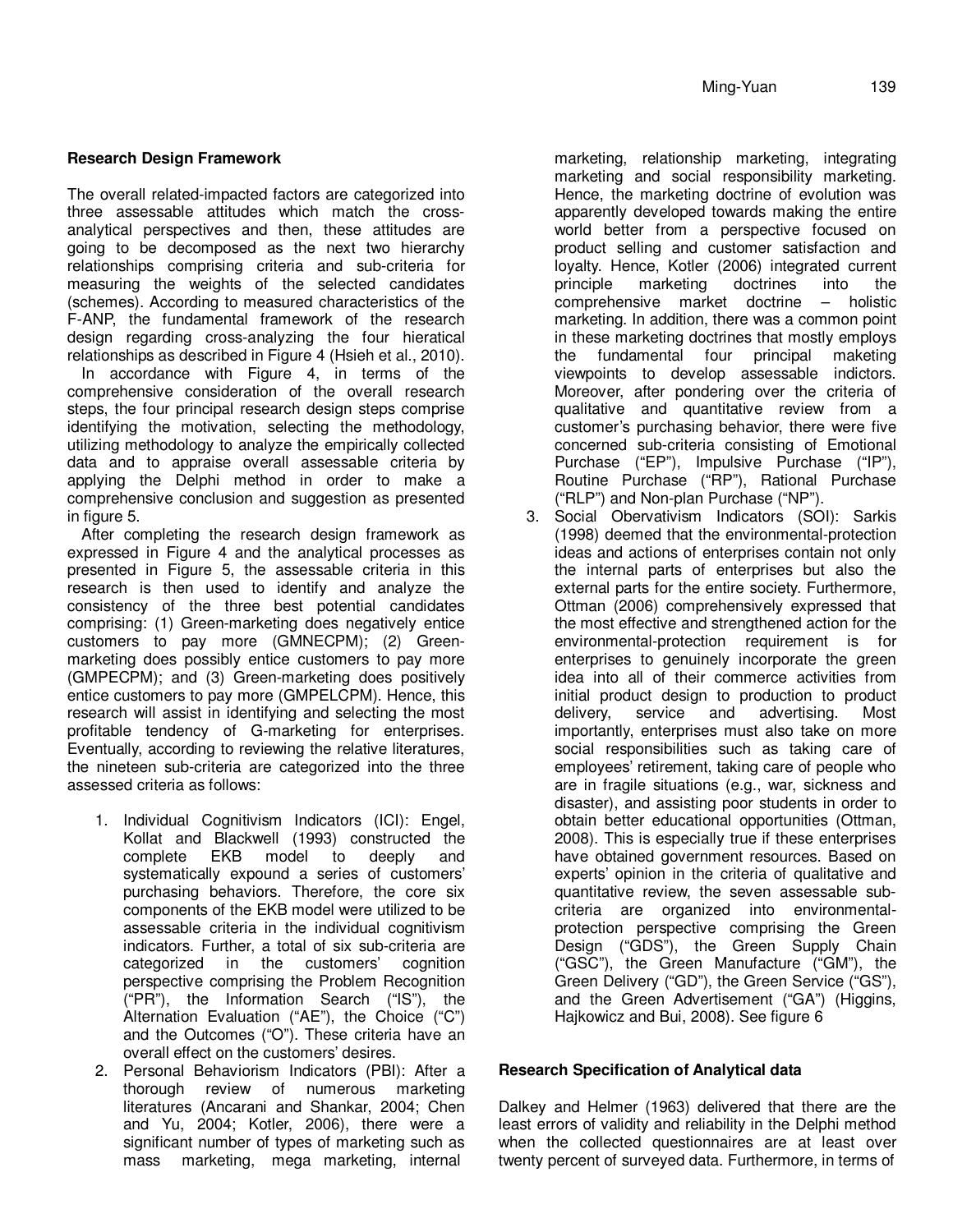

**Figure 4:** The design framework



consequences of the defuzzification measurement of F-ANP.

**Figure 5:** The research analytical processes

the full representativeness of the collection of the three main perspectives comprising the existing customers, corporate managements and environmental-protection scholars, into the cross-analyzing measurements, the first five questionnaires out of ten sent were completed by

random existing customers and then, five questionnaires out of eight sent were completed by specific senior managers who have over twenty years of experience working for international companies listed in a major stock exchange market and the final five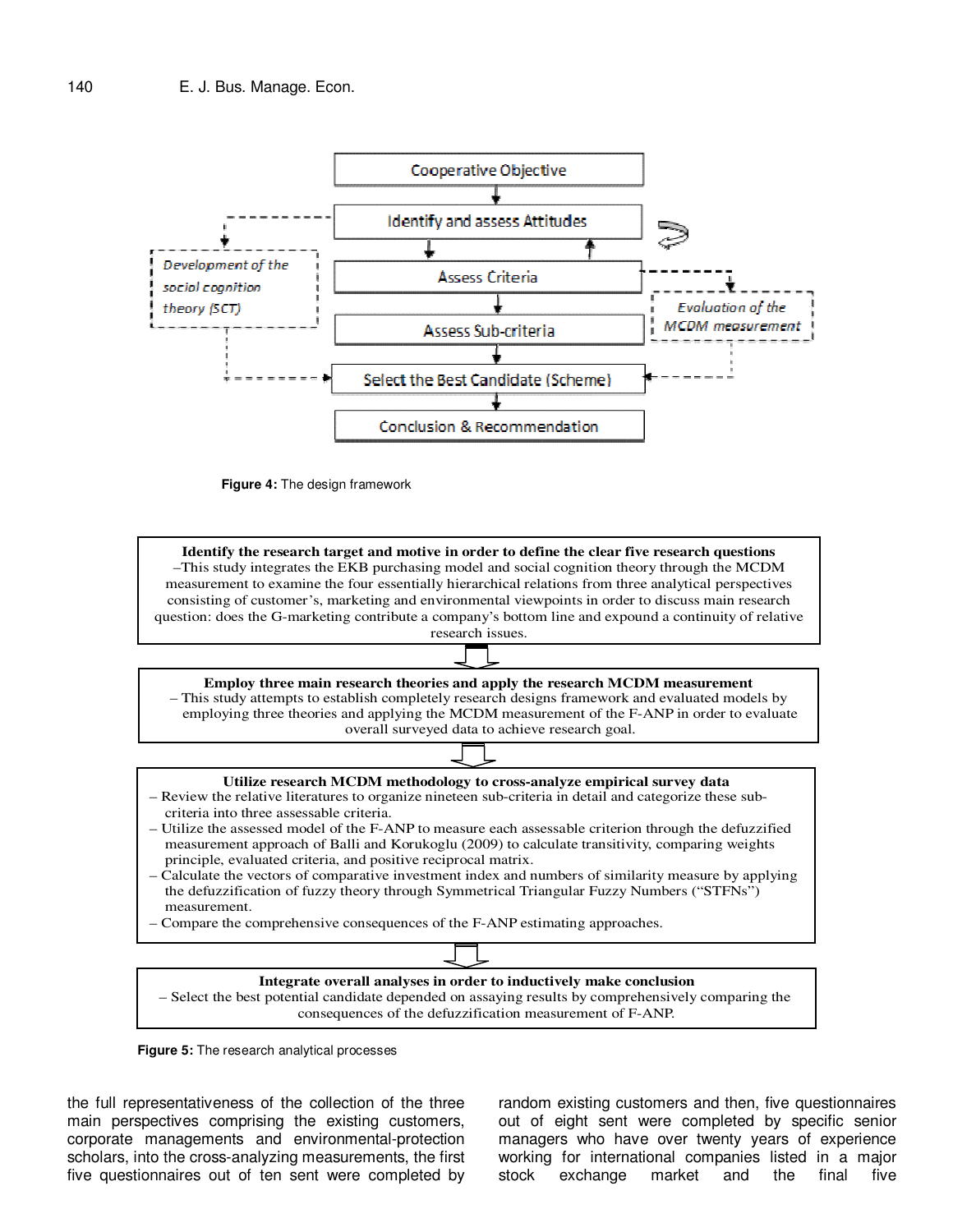

**Figure 6:** The cross-analytical processes of the hierarchal relations

questionnaires out of nine sent were completed by designated senior scholars specializing either in customer service, marketing or environmental management research fields for at least ten years. The aggregate collection was approximately fifty-five percent which is more than twenty percent of questionaires sent. Therefore, the interviewees' opinions of surveyed questionnaires are designed as shown in figure 7 and the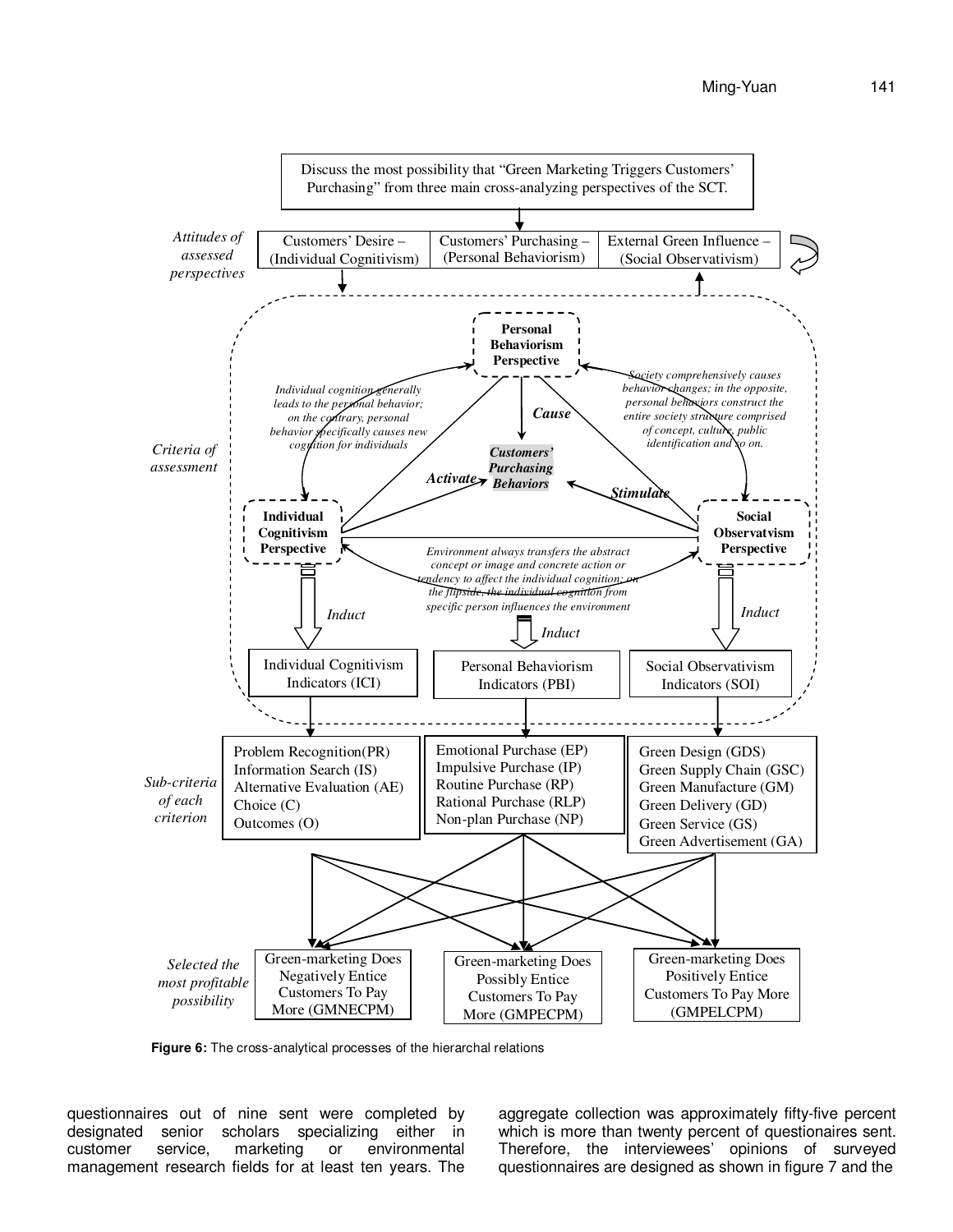| Attitudes<br>of<br>assessed<br>perspective 1 | Equal-                     | 2 | 3 | 4<br>Extreme Important | 5 | Attitudes<br>of<br>assessed<br>perspective 2 |  |  |
|----------------------------------------------|----------------------------|---|---|------------------------|---|----------------------------------------------|--|--|
|                                              |                            |   |   |                        |   |                                              |  |  |
| Assessed Criteria 1                          |                            | 2 | 3 | 4                      | 5 | Assessed Criteria 1                          |  |  |
|                                              | Equal-                     |   |   |                        |   |                                              |  |  |
|                                              |                            |   |   |                        |   |                                              |  |  |
| Sub-criterion 1                              |                            | 2 | 3 | 4                      | 5 | Sub-criterion 2                              |  |  |
|                                              | Equal-                     |   |   | Extreme Important      |   |                                              |  |  |
|                                              |                            |   |   |                        |   |                                              |  |  |
| Selected candidate 1                         |                            | 2 | 3 | 4                      | 5 | Selected Candidate 2                         |  |  |
|                                              | Equal<br>Extreme Important |   |   |                        |   |                                              |  |  |

**Figure 7:** The evaluation scale of pairwise assessment

questionnaire structure is based on the level of importance from equal importance (1) to extreme importance (5) (The Likert scale).

Subsequently, based on the assessable characteristics of the F-ANP, the pair wise comparisons of the assessed attitudes, criteria and attribution at each level are evaluated with respect to the related dependence and interdependence by completely measuring the fuzzy transitivity, comparing the weights principle, evaluating the criteria, and estimating the positive reciprocal matrix and supermatrix in the MCDM methodology. (Dalkey, 1972; Dalkey and Rourke, 1972; Triantaphyllou, 1989; Higgins, Hajkowicz and Bui, 2008)

#### **Empirical Analysis**

In order to intelligibly execute the empirical assessment processes of survey collections, the F-ANP approaches of the MCDM methodology was applied for averting the linguistic vagueness in this section because the combination of the ANP approach and fuzzy theory is the most effective and efficient methodology to assay the selected candidate by considering transitivity and consistency of selection among the best potential relations. Therefore, there were three measured steps in this section.

organize the survey collections: First of all, the survey scale of experts' opinion ranges from 1 to 5 which represented the degree of importance between three attitude comparative factors (customers' desire, customers' purchasing and external green influence) matched the three core key-elements of the SCT (Individual Cognitivism, Personal Behavorism and Social Observativism) between attitudes and criteria. In terms of specific characteristics of the F-ANP evaluation, the equation (2) was used to calculate the fifteen collected expert surveyed questionnaires. Further, from customers' desire (attitude) perspective, the criteria pair wise comparison matrix for the criteria of assessment is

presented in Table 1 and from the individual cognitivism indicators ("ICI"), the attitude pair wise comparison matrix for the criteria of ICI is expressed in Table 2.

Consequently, the total the criteria pairwise comparison matrix for the criteria assessment from the three attitude's perspectives consisted of customers' desire (individual cognitivism), customers' purchasing (personal behaviorism) and external green influence (social observativism). The attitude pair wise comparison matrix for the criteria of assessment from the three criteria perspectives comprised individual cognitivism indicators (ICI), personal behaviorism indicators (PBI) and social observativism indicators (SOI), as articulately measured through equations (1) and (2).

Measure the comprehensive weights between attitudes and criteria: After obtaining each pair wise comparison matrix of the attitudes and criteria, equation (3) was synthetically able to measure the comprehensive weights

(attitude weights  $W_{A\star}$  criterion weights  $W_{C}$ ) between attitudes and criteria as presented in Table 3.

Measure the comprehensive weights between attitudes and criteria: Moreover, the survey scale of expert's opinion ranges from 1 to 5 which represented the degree of importance between three criteria comparative factors (individual cognitivism indicators, personal behaviorism indicators and social observativisim) matched the three core key-elements of the SCT (Individual Cognitivism, Personal Behavorism and Social Observativism) between criteria and sub-criteria. In terms of specific characteristics of the F-ANP evaluation, equation (2) was used to calculate the fifteen collected expert surveyed questionnaires. Further, from individual cognitivism indicators (ICI) perspective, the sub-criteria pair wise comparison matrix for the criteria assessment is presented in Table 4 and from first selection candidate (Green-marketing Does Negatively Entice Customers To Pay More, GMNECPM) perspective, the sub-criteria pair wise comparison matrix for the selection candidate of the GMNECPM is expressed in Table 5.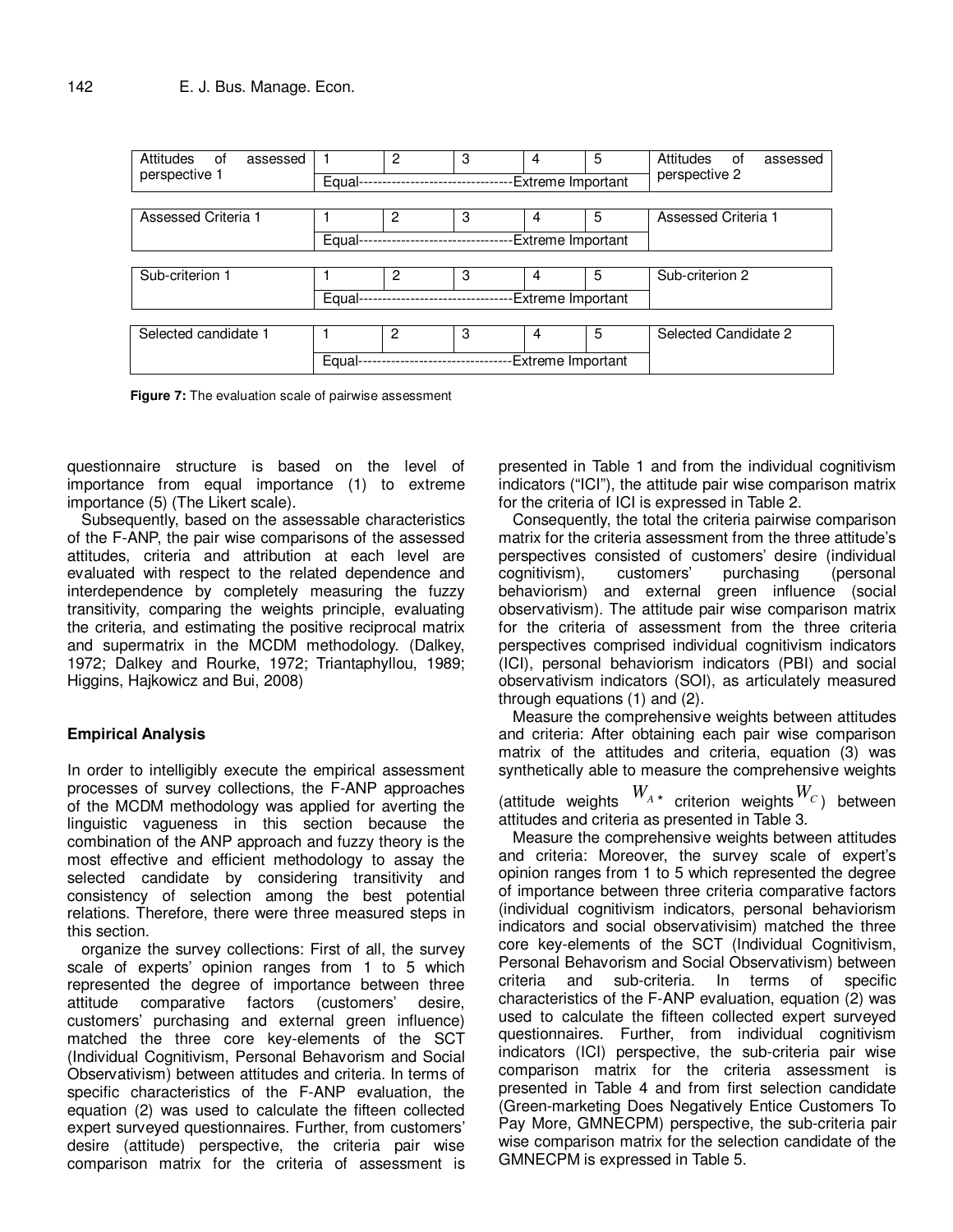Table 1: The criteria pairwise matrix for the attitudes of customers' desire

| <b>Customers' Desire</b>                                         | Individual CognitivismPersonal<br>Indicators (ICI) |        | Indicators (PBI) | <b>BehaviorismSocial</b> | Indicators (SOI) |        | <b>Observativism</b> |
|------------------------------------------------------------------|----------------------------------------------------|--------|------------------|--------------------------|------------------|--------|----------------------|
| Individual Cognitivism <sub>1</sub><br>Indicators (ICI)          | $1 \quad 1 \quad 2$                                |        | 2.8297 3         |                          |                  | 3.5166 | 4                    |
| Personal Behaviorism $_{0.5}$<br>Indicators (PBI)                | 0.3534 0.3333 1                                    |        |                  | $1 \quad 1$              | -3               | 3.2682 | 4                    |
| Observativism $0.3333$ 0.2844 0.25<br>Social<br>Indicators (SOI) |                                                    | 0.3333 | 0.306            | $0.25 - 1$               |                  |        |                      |
| $C.I = 0.0529$ , $C.R = 0.0913$                                  |                                                    |        |                  |                          |                  |        |                      |

**Table 2:** The attitude pairwise matrix for the criteria of individual cognitivism indicators

| <b>Individual</b><br>Cognitivism <sub>Customers' Desire</sub><br>Indicators (ICI) |  |             |               | Customers'<br>Purchasing |                    |   | <b>External</b><br><b>Influence</b> |        | Green |
|-----------------------------------------------------------------------------------|--|-------------|---------------|--------------------------|--------------------|---|-------------------------------------|--------|-------|
| Customers' Desire                                                                 |  |             |               | 2                        | 2 721              | 3 | 3                                   | 3.722  | 4     |
| Customers' Purchasing 0.5                                                         |  |             | 0.3675 0.3333 | -1                       |                    |   |                                     | 3.1588 | 4     |
| External Green Influence 0.3333                                                   |  | 0.2687 0.25 |               |                          | 0.3333 0.3166 0.25 |   |                                     |        |       |
| $C.I = 0.0395$ , $C.R = 0.0681$                                                   |  |             |               |                          |                    |   |                                     |        |       |

**Table 3:** The comprehensive weights between attitudes and criteria

|                          | Individual CognitivismPersonal BehaviorismSocial Observativism<br>Indicators (ICI) | <b>Indicators (PBI)</b> | Indicators (SOI) |  |
|--------------------------|------------------------------------------------------------------------------------|-------------------------|------------------|--|
| Customers' Desire        | 0.187                                                                              |                         |                  |  |
| Customers' Purchasing    |                                                                                    | 0.2388                  |                  |  |
| External Green Influence |                                                                                    |                         | 0.5327           |  |

**Table 4:** The sub-criteria pairwise matrix for the criteria of individual cognitivism indicators

| <b>CognitivismProblem</b> | <b>Information</b> | <b>Alternative</b><br><b>Evaluation (AE)</b> | Choice (C) | <b>Outcomes</b><br>(O) |
|---------------------------|--------------------|----------------------------------------------|------------|------------------------|
|                           | 2.8745             | 2.8374                                       | 3.2593     | 4.4862                 |
| 0.3479                    |                    | 2.6484                                       | 2.4915     | 4.439                  |
| 0.3524                    | 0.3776             |                                              | 2.8799     | 4.4669                 |
| 0.3068                    | 0.4014             | 0.3472                                       |            | 4.6416                 |
| 0.2229                    | 0.2253             | 0.2239                                       | 0.2154     |                        |
|                           |                    |                                              |            |                        |
|                           |                    | <b>Recognition (PR)Search (IS)</b>           |            |                        |

Consequently, the comprehensive pair wise comparison matrix for the attitude, criteria, sub-criteria and selection candidates assessment from the three attitude's perspectives consisted of customers' desire (individual cognitivism), customers' purchasing (personal behaviorism) and external green influence (social observativism) and the attitude pair wise comparison matrix for the criteria of assessment from the three criteria perspectives comprising individual cognitivism indicators (ICI), personal behaviorism indicators ("PBI") and social observativism indicators ("SOI"), are precisely measured through equation (2), (3) and (4). Eventually,

based on the processing manipulation, the overall F-ANP outcome of complete importance of related priority weights w (eigenvector) were measured by utilizing equation (4) and all the calculated and evaluated procedures of the pair wise comparison matrix of each attitude, criterion, sub-criterion and selection candidate as presented in Table 6.

According to Table 6, the three assessed results for green-marketing does possibly entice customers to pay more (GMPECPM) was 0.3394, which is higher than the green-marketing does negatively entice customers to pay more (GMNECPM) at 0.3338 and green-marketing does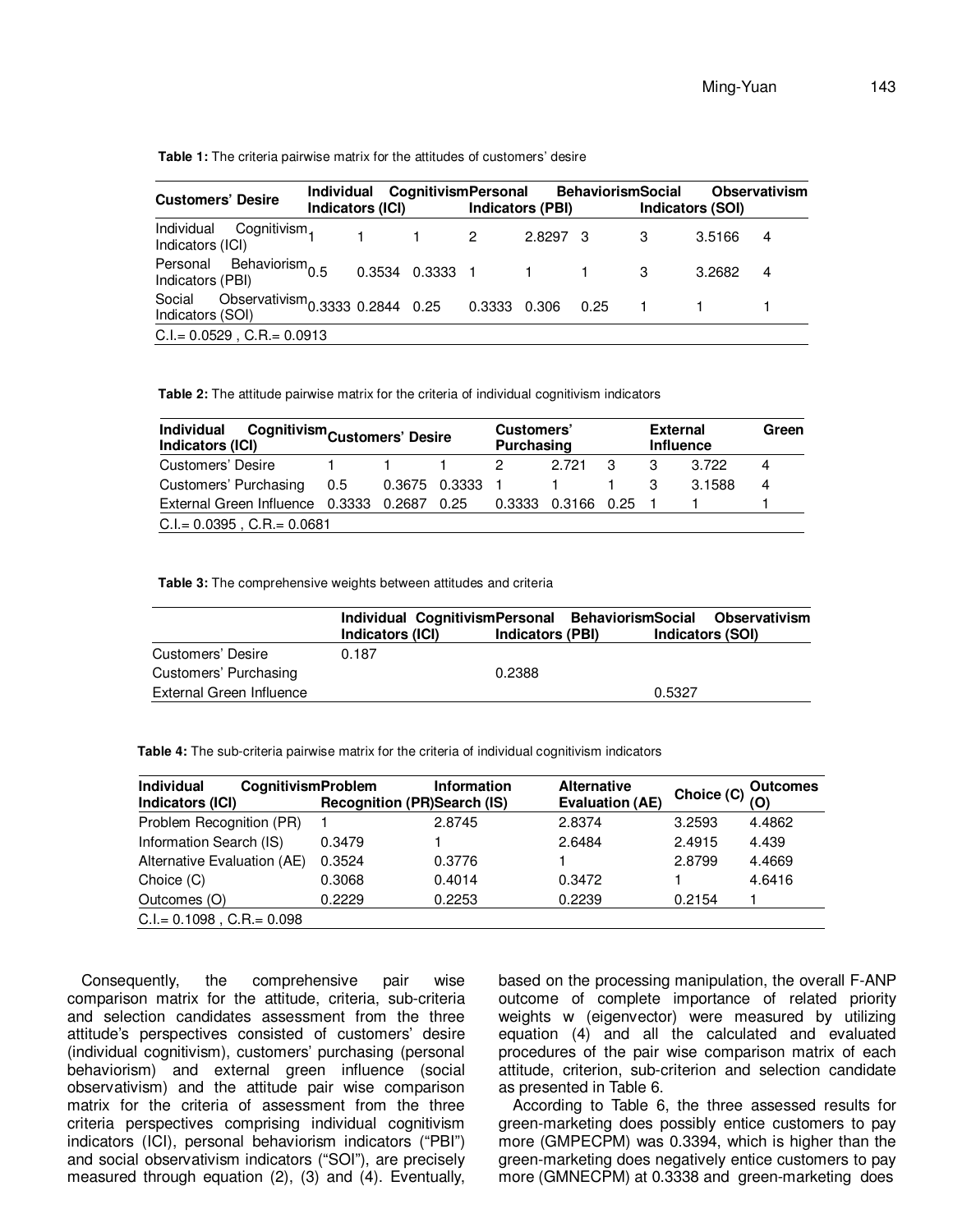**Table 5:** The sub-criteria pairwise matrix for the selection candidate of the GWNTCP

| <b>GMNECPM (Candidates)</b>  | Problem<br><b>Recognition (PR) Search (IS)</b> | <b>Information</b> | <b>Alternative</b><br><b>Evaluation (AE)</b> | Choice (C) | <b>Outcomes</b><br>(O) |
|------------------------------|------------------------------------------------|--------------------|----------------------------------------------|------------|------------------------|
| Problem Recognition (PR)     |                                                | 2.4166             | 2.5309                                       | 4.1112     | 4.3547                 |
| Information Search (IS)      | 0.4138                                         |                    | 2.9302                                       | 3.7838     | 4.1289                 |
| Alternative Evaluation (AE)  | 0.3951                                         | 0.3413             |                                              | 3.0209     | 3.9317                 |
| Choice (C)                   | 0.2432                                         | 0.2643             | 0.331                                        |            | 4.2089                 |
| Outcomes (O)                 | 0.2296                                         | 0.2422             | 0.2543                                       | 0.2376     |                        |
| $C.I = 0.11$ , $C.R = 0.098$ |                                                |                    |                                              |            |                        |

**Table 6:** The comprehensive weights between attitudes and criteria

|                                                                |                           | <b>GMNECPM</b> |              | <b>GMPECPM</b> |              | <b>GMPELCPM</b> |              |  |
|----------------------------------------------------------------|---------------------------|----------------|--------------|----------------|--------------|-----------------|--------------|--|
| <b>Criteria</b>                                                | Sub-criteria              | Weights        | Score(F-ANP) | Weights        | Score(F-ANP) | Weights         | Score(F-ANP) |  |
|                                                                | PR(0.006)                 | 0.0777         | 0.0001       | 0.0562         | 0.0001       | 0.0621          | 0.0001       |  |
| <b>Individual</b>                                              | IS(0.0962)                | 0.1286         | 0.0023       | 0.0104         | 0.0002       | 0.1482          | 0.0027       |  |
| Cognitivism<br>Indicators (ICI)                                | AE(0.0963)                | 0.0385         | 0.0007       | 0.0735         | 0.0013       | 0.1716          | 0.0031       |  |
| (0.187)                                                        | C(0.2451)                 | 0.232          | 0.0106       | 0.3174         | 0.0145       | 0.1643          | 0.0075       |  |
|                                                                | O(0.5564)                 | 0.5231         | 0.0544       | 0.5425         | 0.0564       | 0.4538          | 0.0472       |  |
|                                                                | EP(0.0912)                | 0.1332         | 0.0029       | 0.0264         | 0.0006       | 0.0836          | 0.0018       |  |
| <b>Personal</b>                                                | IP(0.1339)                | 0.0439         | 0.0014       | 0.1216         | 0.0039       | 0.1186          | 0.0038       |  |
| <b>Behaviorism</b><br><b>Indicators</b>                        | RP(0.0903)                | 0.124          | 0.0027       | 0.1018         | 0.0022       | 0.0927          | 0.002        |  |
| (PBI) (0.2388)                                                 | RLP(0.2044)               | 0.2107         | 0.0103       | 0.2382         | 0.0116       | 0.2171          | 0.0106       |  |
|                                                                | NP(0.4802)                | 0.4882         | 0.056        | 0.512          | 0.0587       | 0.488           | 0.056        |  |
|                                                                | GDS (0.0283)              | 0.0842         | 0.0013       | 0.0455         | 0.0007       | 0.0343          | 0.0005       |  |
| <b>Social</b>                                                  | GSC(0.0893)               | 0.025          | 0.0012       | 0.0687         | 0.0033       | 0.048           | 0.0023       |  |
| <b>Observativism</b>                                           | GMF(0.0114)               | 0.1147         | 0.0007       | 0.096          | 0.0006       | 0.1078          | 0.0007       |  |
| <b>Indicators</b>                                              | GD(0.1753)                | 0.0418         | 0.0039       | 0.1216         | 0.0114       | 0.1051          | 0.0098       |  |
| (SOI) (0.5327)                                                 | GS(0.3479)                | 0.3672         | 0.068        | 0.3341         | 0.0619       | 0.3524          | 0.0653       |  |
|                                                                | GM(0.3479)                | 0.3672         | 0.068        | 0.3341         | 0.0619       | 0.3524          | 0.0653       |  |
|                                                                | The comprehensive weights |                | $0.3338*$    |                | $0.3394*$    |                 | $0.3269*$    |  |
| * The numbers of the each comprehensive weight was normalized. |                           |                |              |                |              |                 |              |  |

positively entice customers to pay more (GMPELCPM) at 0.3269.

#### **Conclusion and Recommendation**

In this dynamic-changing and hypercompetitive commerce era, enterprises have to successfully manipulate their entire resources not only to cut down cost in manufacturing but to also create the most effective and beneficial marketing strategy in order to strengthen their competitive advantages to satisfy the customers' demands. For this reason, this research attempts to discover the most innovative marketing strategy for empirical enterprises. However, after reviewing the relative literatures, there is a commonly fundamental assumption in traditional green marketing researches that "customers will generally pay more for green products

and services if customers do support the green concept initiative (cognition)." Nevertheless, is it true that green marketing really does entice customers to pay more? In order to intelligibly assay this fundamental assumption (research gap), this research cross-employed the SCT and the EKB model through the F-ANP of MCDM methodology to assess the three kind of possible relations comprising of "does negatively", "does possibly" and "does positively" between green-marketing and the amount customers are willing to pay, with consideration given to environmental-protection issues. The most contributed contention of this research not only utilizes the SCT and the EKB model with the novel F-ANP of the MCDM methodology to evaluate the collected data but it also manifests the direct and distinct answer to the main research question that "Green-marketing does possibly entice customers to pay more (GMPECPM)", according to the measured results. Furthermore, this result has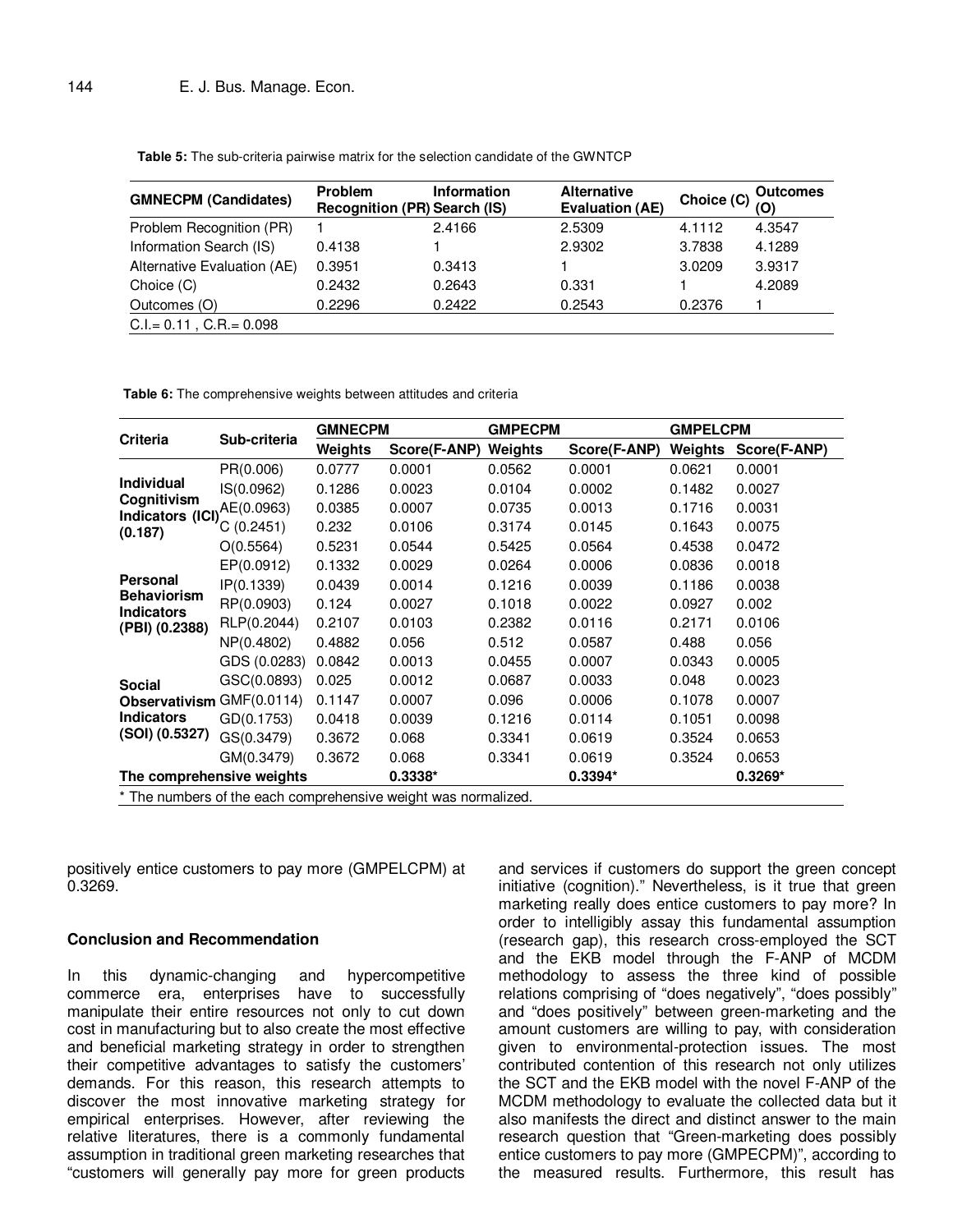distinctly stunned the fundamental assumption in the traditional green-marketing research field that customers are supposed to be willing to pay more for green products and services because they are supporting green initiatives and helping the environment.

In terms of the research limitation, in spite of the feature of the F-AHP that was employed in this research (Triantaphyllou, 2000; Saaty and Cillo, 2009), the questionnaires were only given to general customers, corporate managers and environmental-protection scholars with a combined response rate of approximately fifty-five percent. Although this response rate is above the 20 percent requirement, the representativeness of the survey data is still a main limitation of this research. Further, the applied MCDM measurement has an estimated limitation which represents the second limitation of this research. Therefore, all of the interviewees in this research had to be senior experts in order to technically reflect the factual condition with their accumulated professional knowledge and valuable experience.

Further, in connection with demonstrating the correlation between customers (customers' benefits), enterprises (corporate profits), and environment (environmental-protection), there are three key-point issues for future research direction beyond this study. These three issues include: (1) how to improve the research limitation in this research? (2) Is there any possibility to extensively expound in the green-marketing from the three main cross-analytical perspectives (customers' price considerations, corporate profit targets, and environment-protection regulations)? and (3) what is the next step for enterprises after introducing and implementing a G-marketing strategy? In terms of preliminary solutions for these vital issues, there are two major future research directions. First, in order to strengthen the representativeness of the cross-analytical collection data, the collection data have to be gathered from more empirical customer feedback, corporate management comments, and professional scholars' reports in order to develop a more comprehensive evaluated model to cross-analyze more in-depth vertical and horizontal relationships among each assessable factor and indicator. Second, it is potentially very critical that a successful corporate impression will affect the tendency of customers' purchasing decisions. Hence, enterprises have to successfully construct a greenbranding ("G-branding") initiative after executing Gmarketing strategies in order to entice more customers.

#### **References**

- Ancarani F, Shankar V (2004). Price levels and price dispersion across and within multiple retailer channels. Further evidence and extension. J. Acad. Marketing Sci., 32(2): 176-87.
- Balli S, Korukoglu S (2009). Operating system selection using fuzzy AHP and TOPSIS method. Ege University, Bornova, Izmir, Turkey.
- Bandura A (1988). Organizational Application of Social Cognitive Theory. Australian J. Manage., 13(2): 275-302.
- Bandura A (1989). Human Agency in Social Cognitive Theory. American Psychologist. 44: 1175-1184.
- Bussey K, Bandura A (1999). Social cognitive theory of gender development and differentiation. Psychol. Rev. 106: 676-713.
- Charter M, Polonsky MJ (1999). Greener Marketing: a Global Perspective. Greening Marketing Practice, 2nd edn. Greenleaf: Sheffield.
- Chen YP, Yu YH (2004). Ping Heng Ji Fen Ka Wan Quan Jiao Zhan Shou Ce. Taiwan: Merlin Publishing Co., Ltd.
- Coddington W (1993). Environmental Marketing: Positive Strategies for Reaching the Green Consumer. McGraw-Hill: New York.
- Dalkey NC, Helmer O (1963). An experimental application of the Delphi method to the use of experts. Manage. Sci., 9(3): 458-467.
- Dalkey NC (1972). The Delphi method: An experimental study of group opinion. In N. C. Dalkey, D. L. Rourke, R. Lewis, and D. Snyder (Eds.). Studies in the quality of life: Delphi and decision-making. Lexington, MA: Lexington Books, 13-54.
- Dalkey NC, Rourke DL (1972). Experimental assessment of Delphi procedures with group value judgments. In N. C. Dalkey, D. L. Rourke, R. Lewis, and D. Snyder (Eds.). Studies in the quality of life: Delphi and decision-making. Lexington, MA: Lexington Books, 55-83.
- Engel JF, Kollat DT, Blackwell RD (1984). Consumer Behavior (4th ed). The Dryden Press, Chicago
- Engel JF, Kollat DT, Blackwell RD (1993). Consumer Behavior, MI:The Dryden Press, Chicago.
- Fisk G (1974). Marketing and the Ecological Crisis. Harper and Row: London.
- Fuller D (1999). Sustainable Marketing: Managerial– Ecological Issues, Sage: Thousand Oaks, CA.
- Glorieux BA (2004). Can the environment help boost your marketing. The Australian J. Dairy Technol., 59(2): 1-24.
- Henion K, Kinnear T (1976). A guide to ecological marketing in Karl E. Henion and Thomas C. Kinnear (Eds). Ecological Marketing. Colombus, Ohio: American Marketing Association.
- Hsieh MY, Huang CH, Wu WM (2010). Can Green Marketing Contribute to A Company's Bottom Line. 2010 Global Service Industrial and Marketing Management International Conference, National Taiwan University, Taipei City, Taiwan.
- Higgins A, Hajkowic S, Bui E (2008). A multi-objective model for environmental investment decision making. Computers and Operations Research, 35: 253–66.
- Howard JA, Sheth JN (1969). The Theory of Buyer Behavior, New York, Appleton–Century – Crofts Co., 28-45.
- Kotler P (1967). Marketing Management (1st ed), Englewood Cliffs, New Jersey: Prentice-Hall.
- Kotler P (1991). Marketing Management (7th ed), Englewood Cliffs, New Jersey: Prentice-Hall.
- Kotler P, Ang SH, Leong SM (1998). Marketing Management-An Asian Perspective, Prentice-Hall Inc.
- Kotler P, Armstrong G (2001). Principles of Marketing (9th ed), Prentice Hill, New Jersey.
- Kotler et al. (2001). Principles of marketing. Prentice Hal Europe and Pearson Education Lmited.
- Kotler P, Armstrong G (2002). Marketing Management: Analysis, Planning, Implement and Control (12th ed), Prentice Hill, New Jersey.
- Kotler P, Armstrong G (2003). Marketing Management (11th ed), Prentice Hill, New Jersey.
- Kotler P (2006). Marketing Management (7th ed), Prentice Hill, New Jersey.
- Lee K (2008). Opportunities for green marketing: young consumers. Marketing Intelligence and Planning, 26(6): 573 – 586.
- Menon A (1997). Enviropreneurial marketing strategy: the emergence of corporate environmentalism as market strategy. J. Marketing, 61: 51– 67.
- Miller M (2008). Green is good. Target Marketing, 3:61-62.
- Miller NE, Dollard J (1941). Social Learning and Imitation. New Haven: Yale University Press.
- Nicosia F (1966). Consumer Decision Processes: Markting and Advertising Implications. Prentice Hall.
- Ottman JA (1992). Greener Marketing. NTC: Lincolnwood, IL.